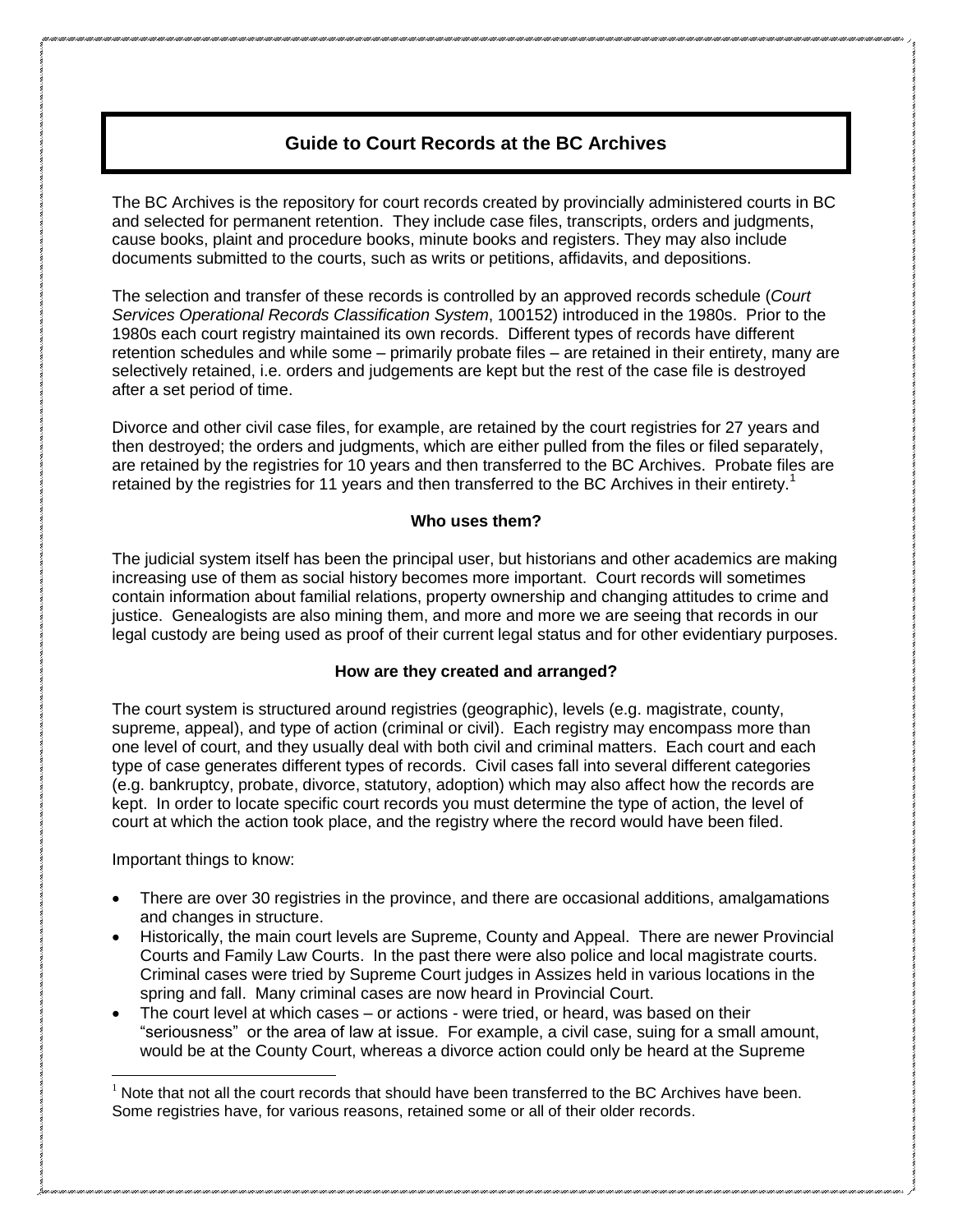Court. An exception to this is Speedy Trials where the defendant could opt for trial by judge alone and it would be held at the County Court level.

There is a list of registries in the Court Records Guide, and a guide which will help you determine where smaller communities generally filed. Note that this list is not up to date, so a check should be done against the list of courts and registries on the Court Services Branch website [\(www.ag.gov.bc.ca/courts/overview/locations/index.htm\)](http://www.ag.gov.bc.ca/courts/overview/locations/index.htm).

#### **Finding court records**

The most common records sought are **orders**, **judgments** and **reasons for judgment**. There are very few transcripts of proceedings. Probate records usually consist of the complete file. Finding court records often involves using a sequence of court records, starting with an **index** and/or or **cause book** (or **case record card**) which will give you information about case file number, dates, **style of cause**, presiding judge, and orders and/or judgements, etc. For Supreme Court cases, the starting point is usually the cause books (or, after the 1970s, case records cards). For County Court cases it is the **plaint and procedure books**.

Note that the BC Archives has only scattered police/magistrate court records. These courts were under police or local control and their records, such as they were, did not form part of court registry records. If they still exist, they are often found in local archives. For example, the Vancouver Police Court records are held at the City of Vancouver Archives. The records are also much more rudimentary than the County or Supreme Courts.

Refer to the list of definitions and sample searches in the Court Records Guide for assistance in determining what action you are looking for, what documents might have been created and what level of court you should focus on.

#### **Pre-1950 records**

The Court Records binder, although not recently updated, is still very useful for early records. In addition to containing information about records from 1871-1950, it also has lists of published cases in the Northwest Collection, and colonial judicial records. At the back, there are sections which list most of our 1871-1950 court records by registry, type of record, and level of court.

#### **Recommended research strategy:**

- Determine court or registry, date, level of court and type of record you are looking for. There are guides to searching for probate records and divorce records.
- Use the registry list or do an **advanced search** on the court or registry name to evaluate what we have for that registry. There is a guide to divorce records by registry in the Reference Room which lists the relevant records for each, including indexes, etc.
- Match the available records to your inquiry. If you do not already have file numbers or order numbers and dates, and the finding aids do not have a breakdown by names of the parties involved (plaintiff and defendant or deceased for probates) look for indexes and cause books/plaint and procedure books first.
- Consult the finding aids for box or reel numbers.

If you cannot find the records you are looking for see the **Related Records** section below and/or consult with staff for advice. The BC Archives does not have a complete set of court records and not all court records survived (or are necessarily retained).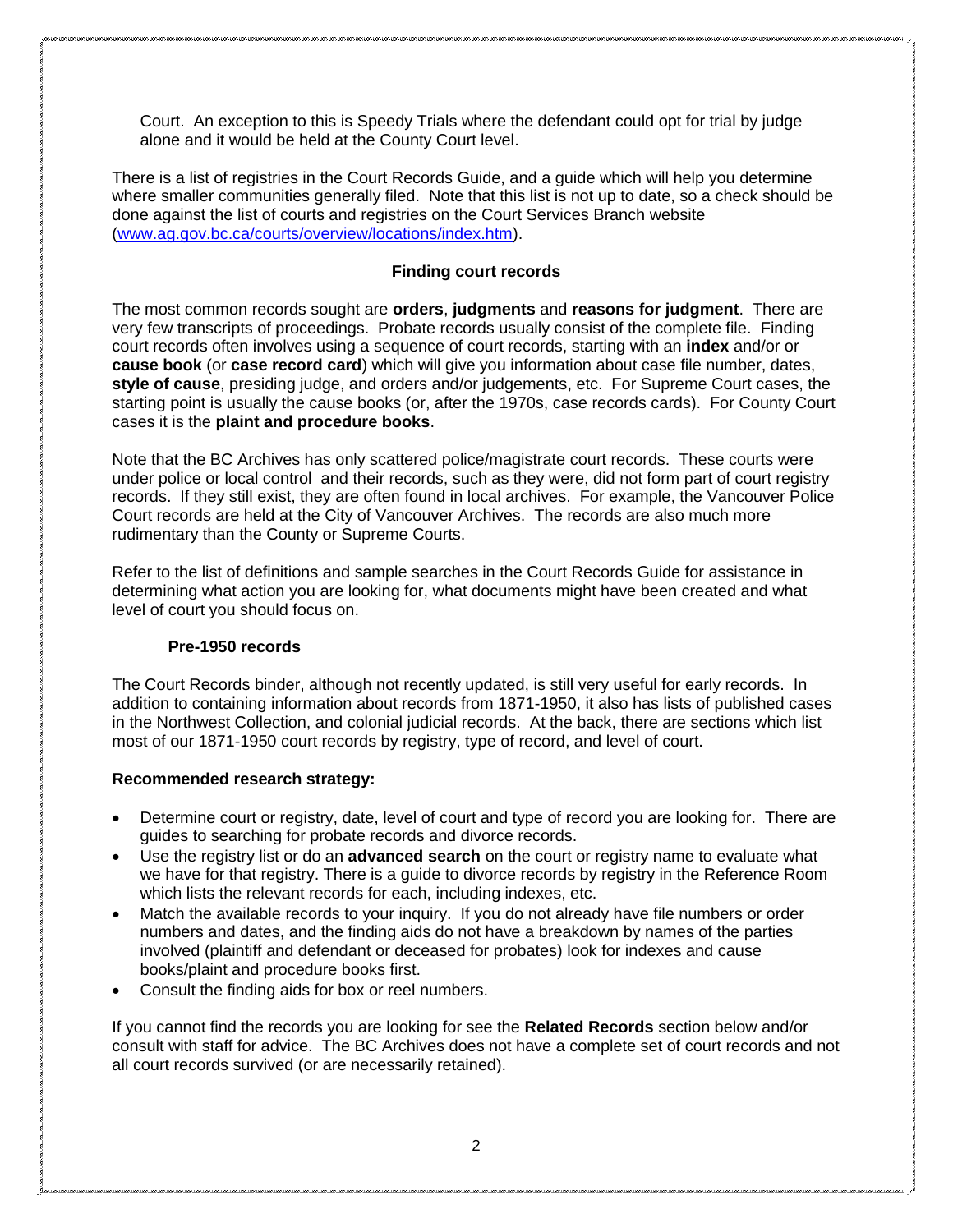## **Post 1950 records**

Not all court records after 1950 are described on our website. Some may be listed in the Court Records binder. If you are unable to find records relating to your inquiry, ask staff to search an internal database for you. If you are looking for a divorce, check the divorce records by registry guides as they include records not on our website.

For records from 1992 onwards, you can search a database, **Court Services Online** [\(https://eservice.ag.gov.bc.ca/cso/index.do\)](https://eservice.ag.gov.bc.ca/cso/index.do), for case file numbers. Some of these records are at the BC Archives but most are still in the custody of the court registries. There is no charge to search but there is a charge to view any records available online.

BC Court of Appeal, Supreme Court and Provincial Court judgments are searchable online at [www.courts.gov.bc.ca/search\\_judgments.aspx](http://www.courts.gov.bc.ca/search_judgments.aspx) and [www.provincialcourt.bc.ca/judgments-decisions.](http://www.provincialcourt.bc.ca/judgments-decisions) For more court and court-related databases see [www.canlii.org/en/databases.html.](http://www.canlii.org/en/databases.html)

## **Related and other useful records**

There are records other than court records which can assist in tracking down court records and/or provide additional information or help fill in the gaps in our collections.

- *Judges' bench books*. These are the judges' own notes of court proceedings and are not considered court records. You will need to know which judge tried a case. This information can be found in cause/plaint and procedure books and in newspaper accounts. GR-1727 can also be used to determine names of judges at particular locations and dates. Court Records binder 7A has detailed information about bench books, and lists of judges. Bench books can be challenging to use as they are handwritten, usually do not have indexes and may contain notes from a number of levels of court. Access is restricted for bench books after 1909.
- *Newspaper accounts*. Most criminal trials and a number of civil trials (divorces, business disputes, cases involving prominent individuals) were reported in the local newspapers. Police Court and Magistrate's Court convictions are often reported as well. You will need to know the approximate date of the trial to make this work. The BC Archives Colonist index to 1900 and the Legislative Library Newspaper Index (1900-1970, 1971-1981, and 1981-1900 on microfilm and cards; 1991-2007 online) can be helpful in tracking down newsworthy cases.
- *Attorney General records. GR-0419***,** Attorney-General document series, can sometimes provide records of a preliminary hearing or Crown brief. There are indexes, but the records are restricted from 1910 onward. **GR-0429** and other Attorney-General correspondence records include a wide range of court cases.
- *Law reports and digests*. Significant cases and decisions are published in law report series, some of which are available online, usually for a fee. *BC Reports* is available without charge and covers BC cases from 1867-1948 [\(http://bchistory.library.ubc.ca/?db=bcreports\)](http://bchistory.library.ubc.ca/?db=bcreports). The BC Archives Library has *Western Weekly Reports*, which includes a large number of BC cases, from 1911-2003 (NW 348.043 W326). Other reports and digests can be found at law libraries.
- *Coroner's records*. See BC Archives Research Guide to Coroner's records.
- *BC Provincial Police records*. See Provincial Police Force binder (no.12).
- *Published accounts of trials*. The BC Archives library has both contemporary and historical accounts of some trials.